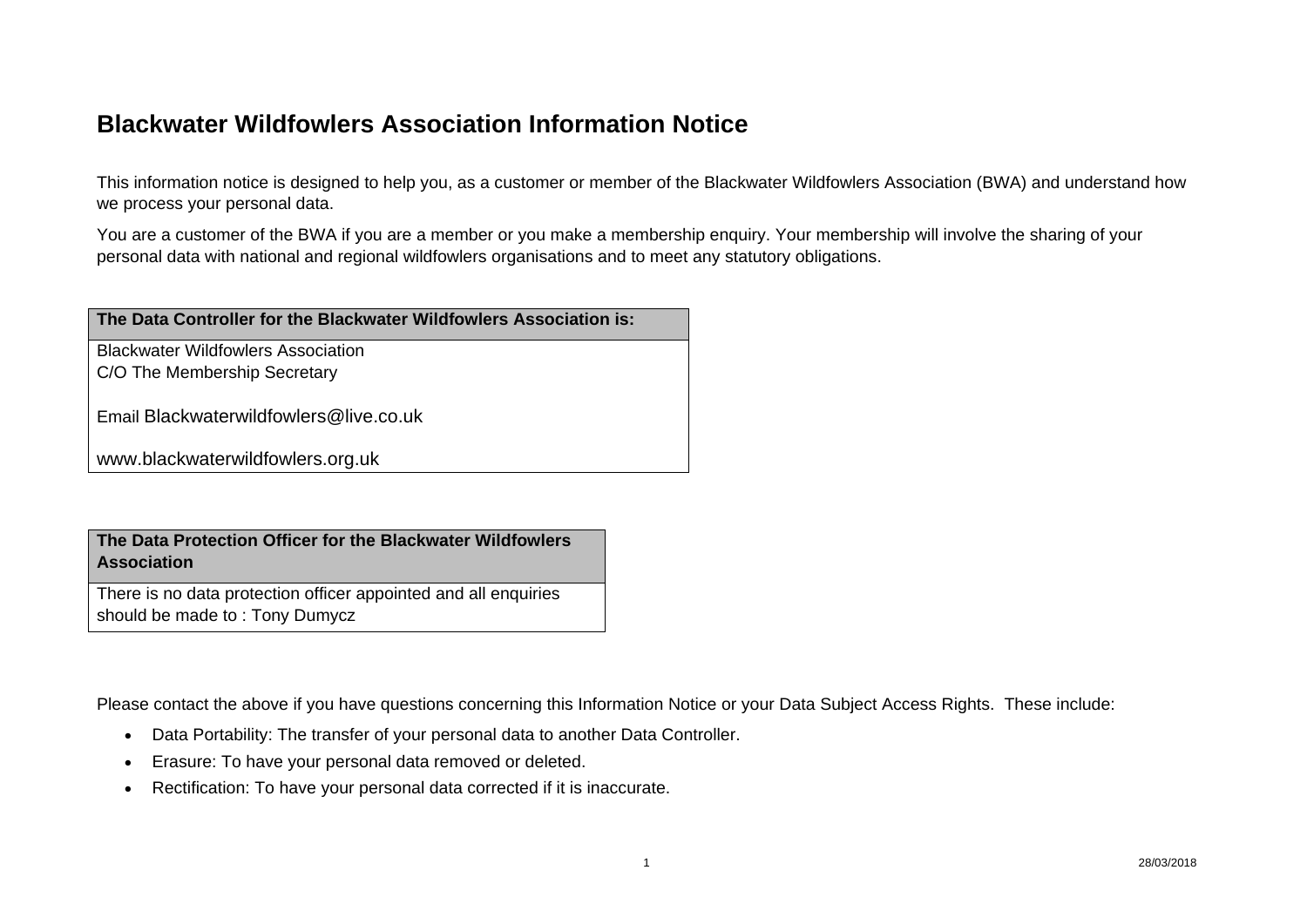- $\bullet$ Restrict Processing: To restrict processing where your personal data is inaccurate or the processing is unlawful.
- Subject Access Request: To access your personal data and information around its processing.
- To object to direct marketing (we do not do direct marketing)

If you are unhappy with any response or have a complaint you can raise this with:

The Information CommissionerWycliffe House Water LaneWilmslow**Cheshire** SK9 5AF

Tel: +44 (0) 303 123 1113

#### **What information about you do we collect and process**

Personal Data

| <b>Categories of</b> | <b>Type of information</b> | Where the data may come | Who we may disclose the   Purpose of processing | Lawful basis of |
|----------------------|----------------------------|-------------------------|-------------------------------------------------|-----------------|
| data                 | processed                  | from                    | data to                                         | processing      |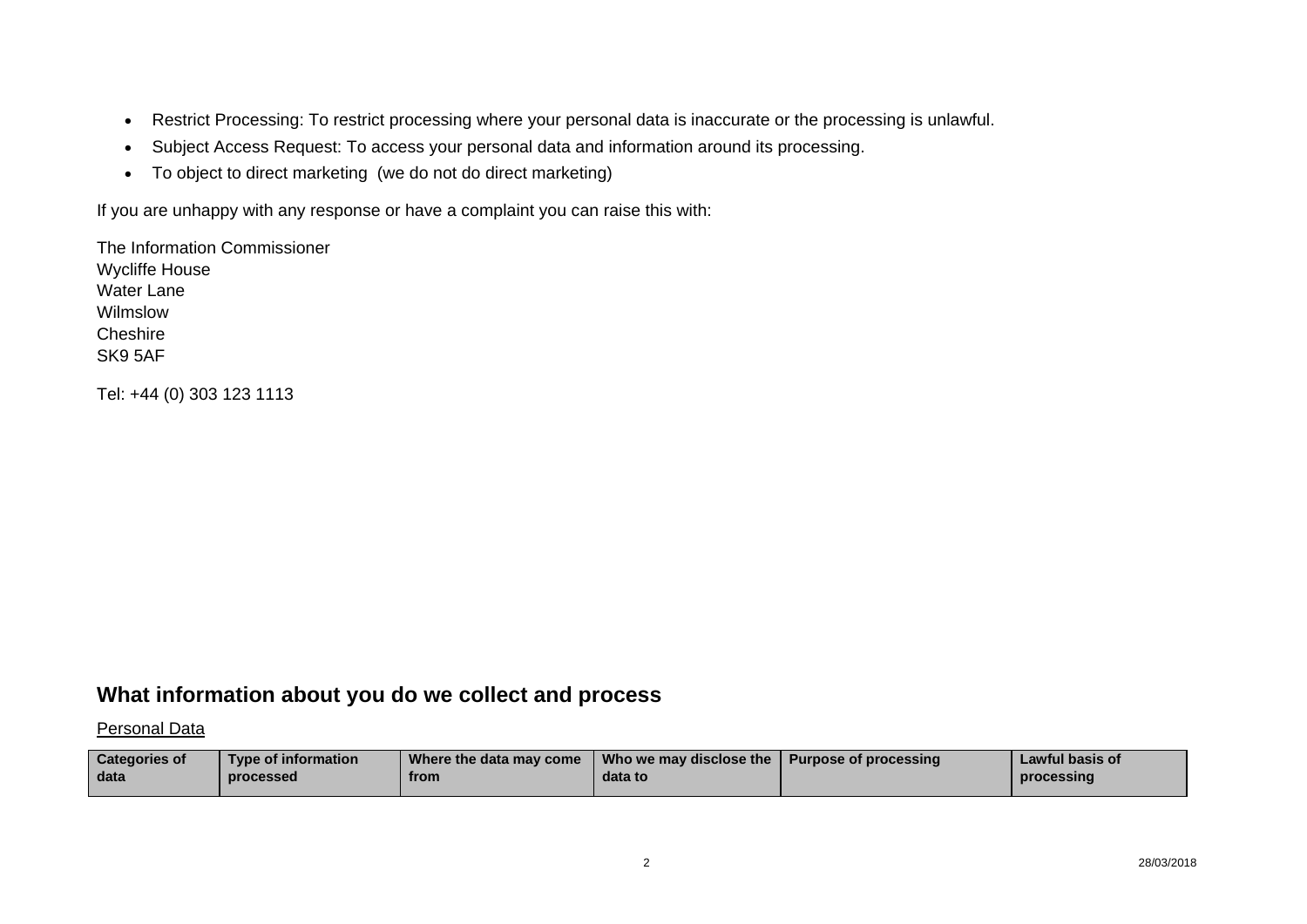| Individual<br>Information | Name, address, telephone<br>numbers, email address,<br>date of birth and<br>occupation.                                                                                                          | Yourself. | To the British Association<br>of Shooting and<br>Conservation (BASC) to<br>arrange membership | Setting you up as a member of the<br>BWA and to support your ongoing<br>membership  | Consent |
|---------------------------|--------------------------------------------------------------------------------------------------------------------------------------------------------------------------------------------------|-----------|-----------------------------------------------------------------------------------------------|-------------------------------------------------------------------------------------|---------|
| Shooting<br>Information   | Information about your<br>shooting experience,<br>Shotgun certificate<br>number, willingness to<br>help with the BWA, if you<br>are a member of other<br>associations, BASC<br>membership number | Yourself  | To the British Association<br>of Shooting and<br>Conservation (BASC) to<br>arrange membership | Setting you up as a member of the<br>BWA and to support your ongoing<br>membership. | Consent |

#### Special Categories of Personal Data

| <b>Categories of</b>      | <b>Type of information</b>                                                            | Where the data may come | Who we may disclose the | <b>Purpose of processing</b>                                                        | <b>Lawful basis of</b> |
|---------------------------|---------------------------------------------------------------------------------------|-------------------------|-------------------------|-------------------------------------------------------------------------------------|------------------------|
| data                      | processed                                                                             | from                    | data to                 |                                                                                     | processing             |
| Individual<br>Information | Details of offences and<br>conviction relating to<br>shotguns or shooting<br>offences | Yourself.               | Not disclosed           | Setting you up as a member of the<br>BWA and to support your ongoing<br>membership. | Consent                |

#### **Protection of your information**

Your privacy is important to us and we follow strict security and organisational procedures in the processing, storage, destruction and disclosure of your information. This is to prevent unauthorised access or loss of your information.

#### **Use of Your Consent to Process Special Category Personal Data**

In order to provide membership we may need to process special categories of personal data. These are details of any offences and convictions you have concerning shotguns or shooting offences. Your consent can be withdrawn at any time but this may affect the BWA ability to offer you membership to the association.